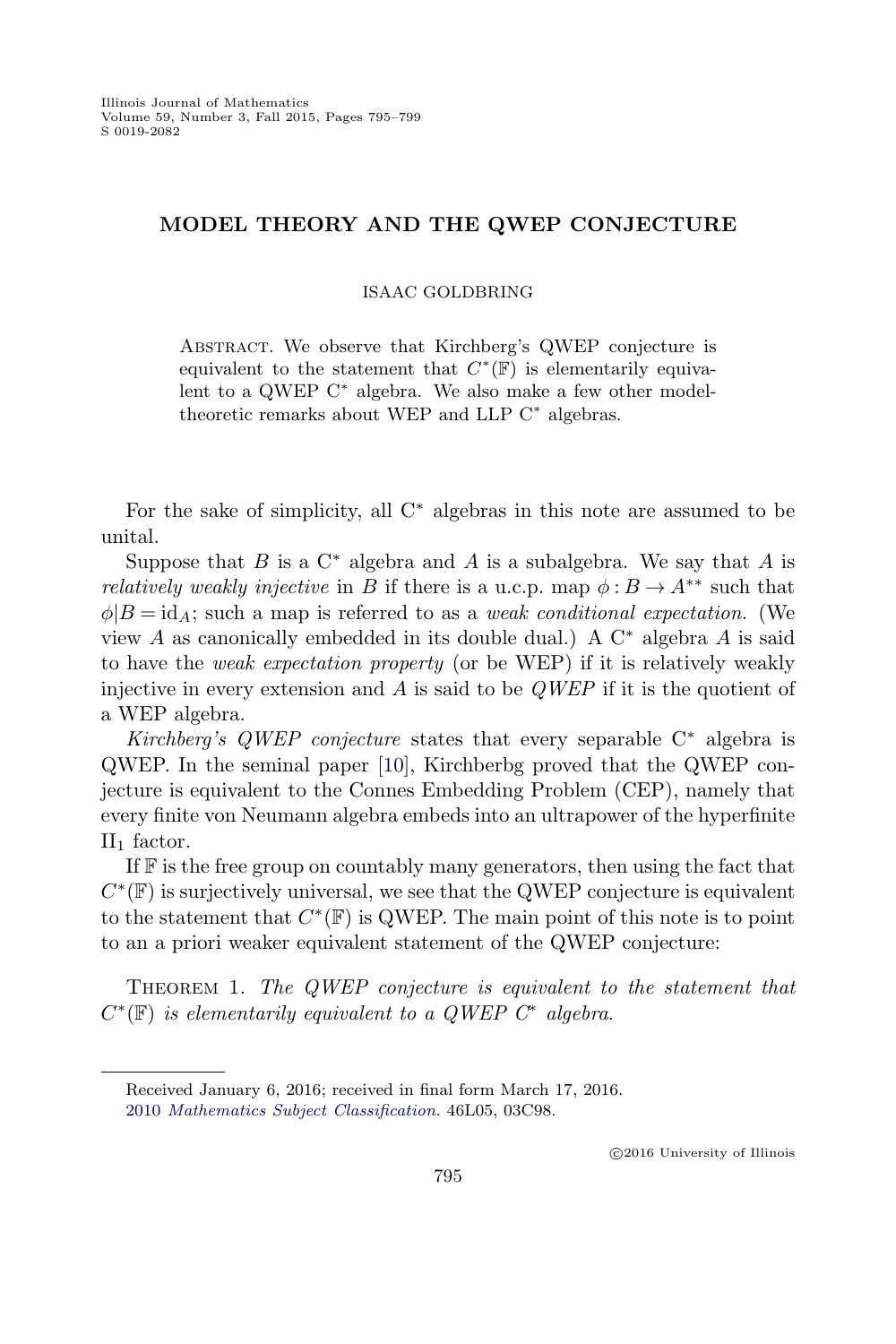<span id="page-1-0"></span>Here, two  $C^*$  algebras A and B are *elementarily equivalent* if they have the same first-order theories in the sense of model theory. (Here, we work in the signature for *unital*  $C^*$  algebras.)

The next lemma is probably well known to the experts but since we could not locate it in the literature we include a proof here.

PROPOSITION 2. Let A be a  $C^*$  algebra and  $\omega$  a nonprincipal ultrafilter on some (possibly uncountable) index set.

- (1) Suppose that A is a subalgebra of B and that B admits a u.c.p. map into  $A^{\omega}$  that restricts to the diagonal embedding of A. Then A is relatively weakly injective in B.
- (2) A is relatively weakly injective in  $A^{\omega}$ .

Proof. Part (1) is almost identical to the easy direction of [\[10, Corol](#page-3-0)[lary 3.2\(ii\)\]](#page-3-0) except there he works with the corona algebra instead of the ultrapower. In any event, the proof is easy so we give it here: Suppose that  $\phi: B \to A^{\omega}$  is a u.c.p. map restricting to the diagonal embedding of A. Let  $\theta: A^{\omega} \to A^{**}$  be the u.c.p. ultralimit map, that is  $\theta((a_n)^{\bullet}) := \lim_{\omega} a_n$  (ultraweak limit). Then the desired weak expectation  $\psi : B \to A^{**}$  is given by  $\psi := \theta \circ \phi$ . (2) follows immediately from (1) by taking a nonprincipal ultrafilter  $\omega'$  on a big enough index set so as to allow for an embedding  $A^{\omega}$  into  $A^{\omega'}$ that restricts to the diagonal embedding of A into  $A^{\omega'}$ . .  $\qquad \qquad \Box$ 

Theorem [1](#page-0-0) follows immediately from the following proposition.

PROPOSITION 3. The set of  $C^*$  algebras with QWEP forms an axiomatizable class.

Proof. We use the semantic test for axiomatizability, namely we show that the class of QWEP algebras is closed under isomorphism, ultraproduct, and ultraroot. (See [\[1, Proposition 5.14\]](#page-3-0).) Clearly the class of QWEP algebras is preserved under isomorphism. To see that it is closed under ultraproducts, it suffices to note that it is closed under products  $[10,$  Corollary 3.3(i)] and (obviously) closed under quotients. To see that it is closed under ultraroots, we use the fact that  $A$  is relatively weakly injective in its ultrapower (Proposition  $2(2)$ ) together with the fact that QWEP passes to relatively weakly injective unital subalgebras [\[10, Corollary 3.3\(iii\)\]](#page-3-0).  $\Box$ 

REMARK 4. Proposition 3 is false with QWEP replaced by WEP: in [\[7\]](#page-3-0) the authors show that the ultrapower of  $\mathcal{B}(H)$  does not have WEP.

REMARK 5. Inductive limits of QWEP algebras are again QWEP (see [\[2,](#page-3-0) [Lemma 13.3.6\]](#page-3-0)), so the class of QWEP algebras is ∀∃-axiomatizable.

There is one other model-theoretic way to settle the QWEP conjecture; we refer the reader to [\[6\]](#page-3-0) for the definition of existential embeddings.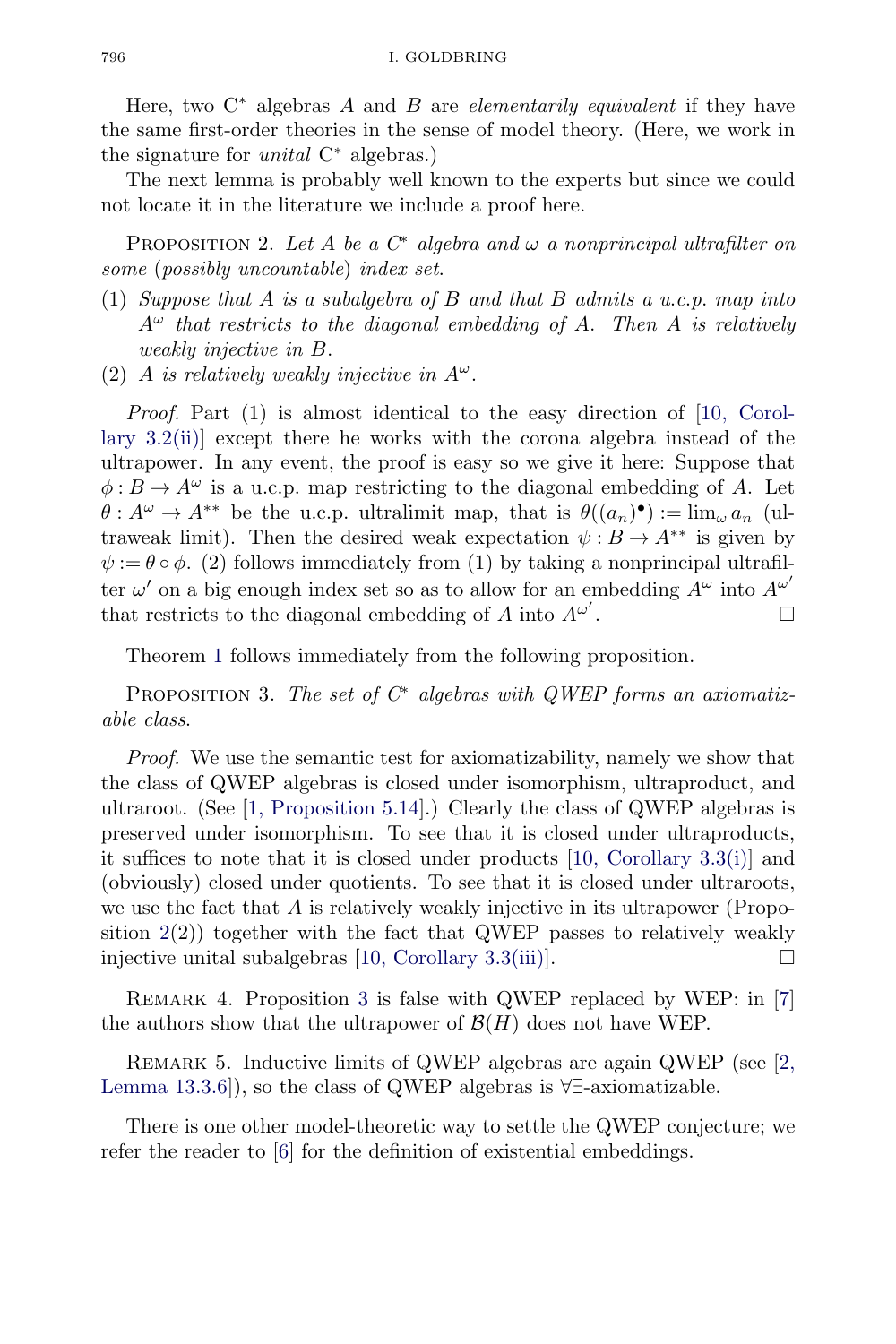<span id="page-2-0"></span>PROPOSITION 6. The QWEP conjecture is equivalent to the statement that there is a QWEP  $C^*$  algebra A containing  $C^*(\mathbb{F})$  as a subalgebra such that the inclusion is an existential embedding of operator systems.

*Proof.* Suppose that  $\overline{A}$  is as in the conclusion of the proposition. Then there is a u.c.p. embedding  $A \hookrightarrow C^*(\mathbb{F})^\omega$  whose restriction to  $C^*(\mathbb{F})$  is the diagonal embedding. It follows that  $C^*(\mathbb{F})$  is relatively weakly injective in A, whence it is itself QWEP by the aforementioned result of Kirchberg.  $\Box$ 

The previous proposition appeared as [\[6, Corollary 2.24\]](#page-3-0) but with QWEP replaced by WEP.

In [\[3\]](#page-3-0), the authors ask whether or not every  $C^*$  algebra is elementarily equivalent to a nuclear  $C^*$  algebra. It seems that the authors there were unaware of the fact that if their question had a positive answer, then the QWEP conjecture (and hence CEP) would also be settled. Nevertheless, in the forthcoming manuscript [\[5\]](#page-3-0), the authors settle this question in the negative by showing that neither  $C_r^*(\mathbb{F})$  nor  $\prod_{\omega} M_n$  have nuclear models.

A question of Kirchberg, first appearing in print in [\[11\]](#page-4-0), asks something seemingly more modest than the QWEP conjecture: is there an example of a non-nuclear  $C^*$  algebra that has both WEP and the *local lifting property* (LLP)? Indeed, Kirchberg showed that the QWEP conjecture is equivalent to the statement that the LLP implies WEP. Let us call the statement that there exists a non-nuclear  $C^*$  algebra that has both WEP and LLP the weak QWEP conjecture.

PROPOSITION 7. Let A be either  $C_r^*(\mathbb{F})$  or  $\prod_{\omega} M_n$ . If A is elementarily equivalent to a  $C^*$  algebra B with LLP, then B yields a positive solution to the weak QWEP conjecture.

*Proof.* Since A is QWEP (for the case of  $C_r^*(\mathbb{F})$ , see [\[2, Proposition 3.3.8\]](#page-3-0)), we have that B is also QWEP by Proposition [3;](#page-1-0) since B has LLP, we see that B also has WEP  $[10,$  Corollary 2.6(ii). B is not nuclear from the aforementioned result in  $|5|$ .

We end this note with something only tangentially related. First, a preparatory result.

PROPOSITION 8. Suppose that A is a nonseparable  $C^*$  algebra with a cofinal collection of separable subalgebras that have WEP. Then A has WEP.

*Proof.* Suppose that  $A \subseteq B$ ; we must show that A is relatively weakly injective in B. To see this, for each separable  $C \subseteq A$  with WEP, there is a weak conditional expectation  $\phi_C : B \to C^{**} \subseteq A^{**}$ . By taking a pointwiseultraweak limit of  $\phi_C$  as C ranges over a cofinal family of separable subalgebras with WEP, we get a witness to the fact that  $A$  is relatively weakly injective in  $B$ .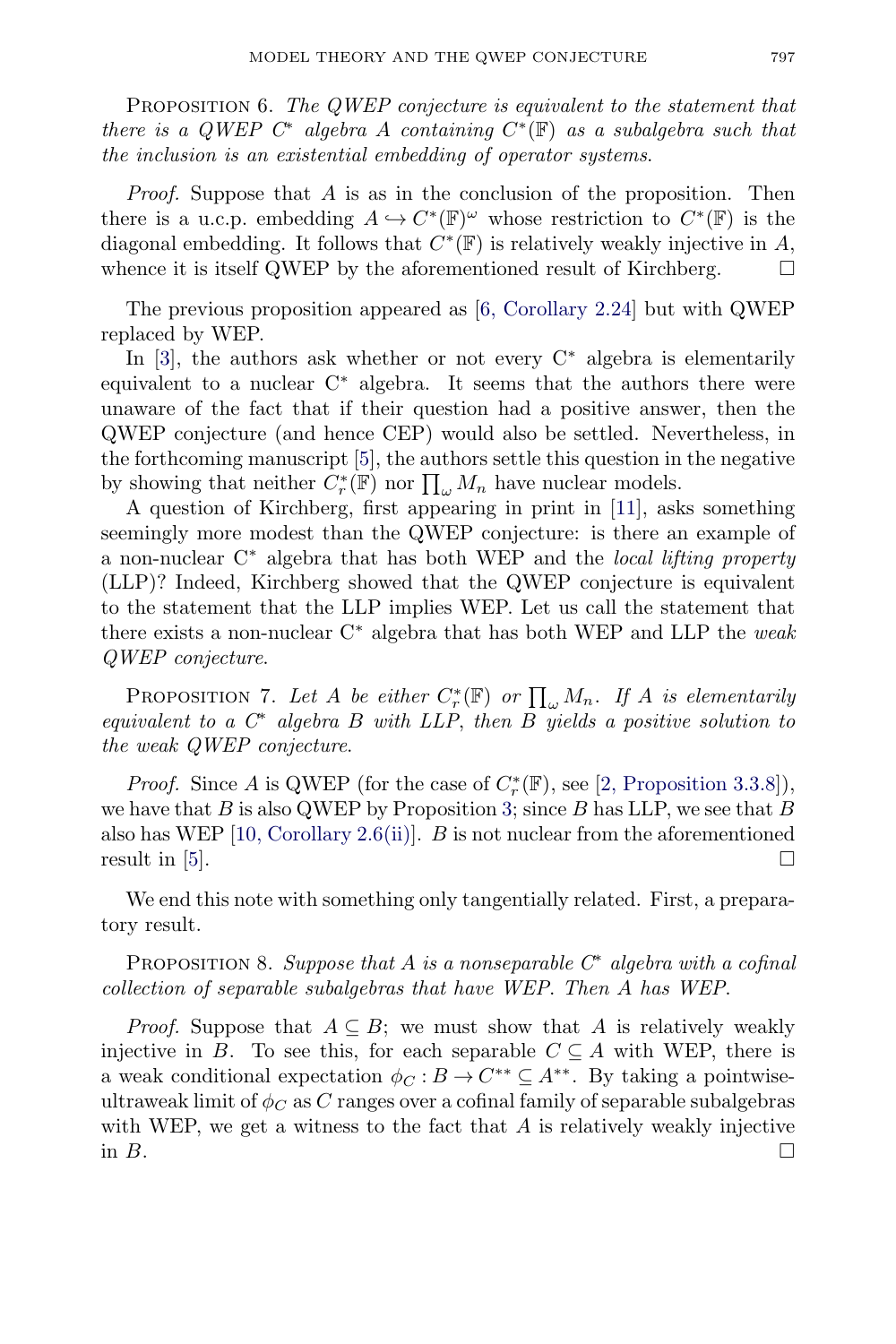<span id="page-3-0"></span>The following first appeared as Theorem 3.1 of [4].

COROLLARY 9. The theory of unital  $C^*$  algebras does not have a model companion, meaning that the class of existentially closed unital  $C^*$  algebras is not axiomatizable.

*Proof.* Suppose that T is the model companion of the theory of  $C^*$  algebras, so the models of T are precisely the existentially closed  $C^*$  algebras. By [6, Corollary 2.4, all models of T have WEP. Let A be a model of T. Then  $A^{\omega}$ has a cofinal collection of WEP separable subalgebras, namely the separable elementary substructures of  $A^{\omega}$ . By Proposition [8,](#page-2-0)  $A^{\omega}$  has WEP, whence A is subhomogeneous by [7, Corollary 4.14]. In particular, A is finite. Since existentially closed  $C^*$  algebras are purely infinite by [6, Corollary 2.7], we have a contradiction.  $\Box$ 

The advantage of the previous proof over the one in [4] is that the latter proof invokes a serious result of Haagerup and Thorbjornsen [8], while the above proof ultimately relies instead on the (fundamental but more elementary) work of Junge and Pisier [9].

Acknowledgments. The work here was partially supported by NSF CA-REER Grant DMS-1349399. The author would like to thank Ilijas Farah and Thomas Sinclair for useful discussions around this work.

## **REFERENCES**

- [1] I. Ben Yaacov, A. Berenstein, C. W. Henson and A. Usvyatsov, Model theory for metric structures, Model theory with applications to algebra and analysis, vol. 2, London Math. Soc. Lecture Note Ser., vol. 350, Cambridge University Press, Cambridge, 2008, pp. 315–427. [MR 2436146](http://www.ams.org/mathscinet-getitem?mr=2436146)
- [2] N. P. Brown and N. Ozawa, C∗-algebras and finite-dimensional approximations, Grad. Studies in Math., vol. 88, AMS, Providence, RI, 2008. [MR 2391387](http://www.ams.org/mathscinet-getitem?mr=2391387)
- [3] K. Carlson, E. Cheung, I. Farah, A. Gerhardt-Bourke, B. Hart, L. Mezuman, N. Sequeira and A. Sherman, Omitting types and AF algebras, Arch. Math. Logic 53 (2014), 157–169. [MR 3151403](http://www.ams.org/mathscinet-getitem?mr=3151403)
- [4] C. Eagle, I. Farah, E. Kirchberg and A. Vignati, Quantifier elimination in C∗ algebras, preprint.
- [5] I. Farah, B. Hart, M. Lupini, L. Robert, A. Tikuisis, A. Vignati and W. Winter, The model theory of  $C^*$  algebras, preprint; available at  $arXiv:1602.08072$ .
- [6] I. Goldbring and T. Sinclair, On Kirchberg's embedding problem, J. Funct. Anal. 269 (2015), 155–198. [MR 3345606](http://www.ams.org/mathscinet-getitem?mr=3345606)
- [7] I. Goldbring and T. Sinclair, Omitting types in operator systems, to appear in Indiana Univ. Math. J.
- [8] U. Haagerup and S. Thorbjornsen, A new application of random matrices:  $Ext(C_{red}^*(F_2))$  is not a group, Ann. of Math. (2) 162 (2005), 711–775. [MR 2183281](http://www.ams.org/mathscinet-getitem?mr=2183281)
- [9] M. Junge and G. Pisier, Bilinear forms on exact operator spaces and  $\mathcal{B}(H) \otimes \mathcal{B}(H)$ , Geom. Funct. Anal. 5 (1995), 329–363. [MR 1334870](http://www.ams.org/mathscinet-getitem?mr=1334870)
- [10] E. Kirchberg, On non-semisplit extensions, tensor products, and exactness of group C∗-algebras, Invent. Math. 112 (1993), 449–489. [MR 1218321](http://www.ams.org/mathscinet-getitem?mr=1218321)